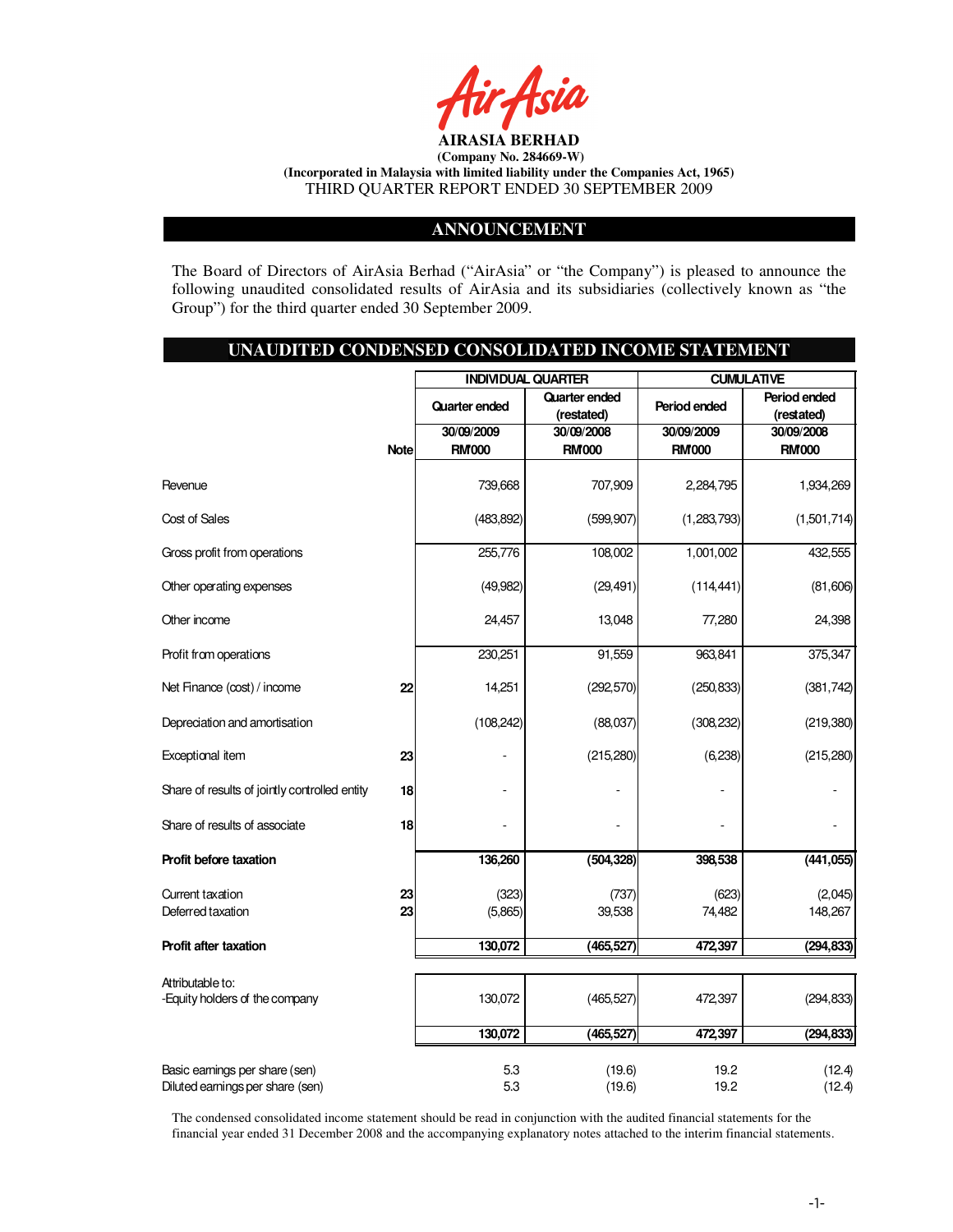Air Asia

# **CONDENSED CONSOLIDATED BALANCE SHEET AS AT 30 SEPTEMBER 2009**

|                                                | <b>PERIOD ENDED</b>    | <b>AUDITED FINANCIAL</b><br><b>YEAR</b> |
|------------------------------------------------|------------------------|-----------------------------------------|
|                                                | 30/09/2009             | 31/12/2008                              |
|                                                | <b>RM'000</b>          | <b>RM'000</b>                           |
| <b>NON CURRENT ASSETS</b>                      |                        |                                         |
| Property, plant & equipment                    | 7,291,888              | 6,594,299                               |
| Investment in associates                       | 29                     | 29                                      |
| Other investments                              | 26,706                 | 26,715                                  |
| Goodwill                                       | 8,738                  | 8,738                                   |
| Deferred expenditure                           | 479                    | 0                                       |
| Deferred tax asset                             | 930,591                | 856,109                                 |
| Long term prepayments                          | 123,337                | 103,341                                 |
|                                                | 8,381,768              | 7,589,231                               |
| <b>CURRENT ASSETS</b>                          |                        |                                         |
| Inventories (at cost)                          | 26,926                 | 20,684                                  |
| Other investments                              | 0                      | 0                                       |
| Trade receivables                              | 28,711                 | 45,958                                  |
| Prepayment, deposits and other receivables     | 499,408                | 648,474                                 |
| Deposit on aircraft purchase                   | 335,810                | 334,628                                 |
| Amount due from a jointly controlled entity    | 438,339                | 340,627                                 |
| Amount due from associates                     | 472,722                | 387,647                                 |
| Deposits, bank and cash balances               | 527,262                | 153,762                                 |
|                                                | 2,329,178              | 1,931,780                               |
| <b>CURRENT LIABILITIES</b>                     |                        |                                         |
| Trade and other payables                       | 907,407                | 1,068,704                               |
| Provision for loss on unwinding of derivatives | 0                      | 151,713                                 |
| Borrowings (secured)                           | 509,192                | 543,985                                 |
| Hire-purchase payables                         | 77                     | 77                                      |
| <b>Current tax liabilities</b>                 | 1,742                  | 4,216                                   |
|                                                | 1,418,418              | 1,768,695                               |
| <b>NET CURRENT ASSETS</b>                      | 910,760                | 163,085                                 |
|                                                |                        |                                         |
| <b>NON CURRENT LIABILITIES</b>                 |                        |                                         |
| Borrowings (secured)                           | 6,705,824              | 6,146,708                               |
| Hire-purchase payables                         | 14                     | 72                                      |
|                                                | 6,705,838              | 6,146,780                               |
|                                                |                        |                                         |
|                                                | 2,586,690              | 1,605,536                               |
| <b>CAPITAL AND RESERVES</b>                    |                        |                                         |
| Share capital<br>Reserves                      | 275,732                | 237,421                                 |
|                                                | 2,310,958              | 1,368,115                               |
| Shareholders' funds                            | 2,586,690<br>2,586,690 | 1,605,536                               |
| Net assets per share attributable to ordinary  |                        | 1,605,536                               |
| equity holders of the Company (RM)             |                        |                                         |
|                                                | 0.94                   | 0.68                                    |

The condensed consolidated income statement should be read in conjunction with the audited financial statements for the financial year ended 31 December 2008 and the accompanying explanatory notes attached to the interim financial statements.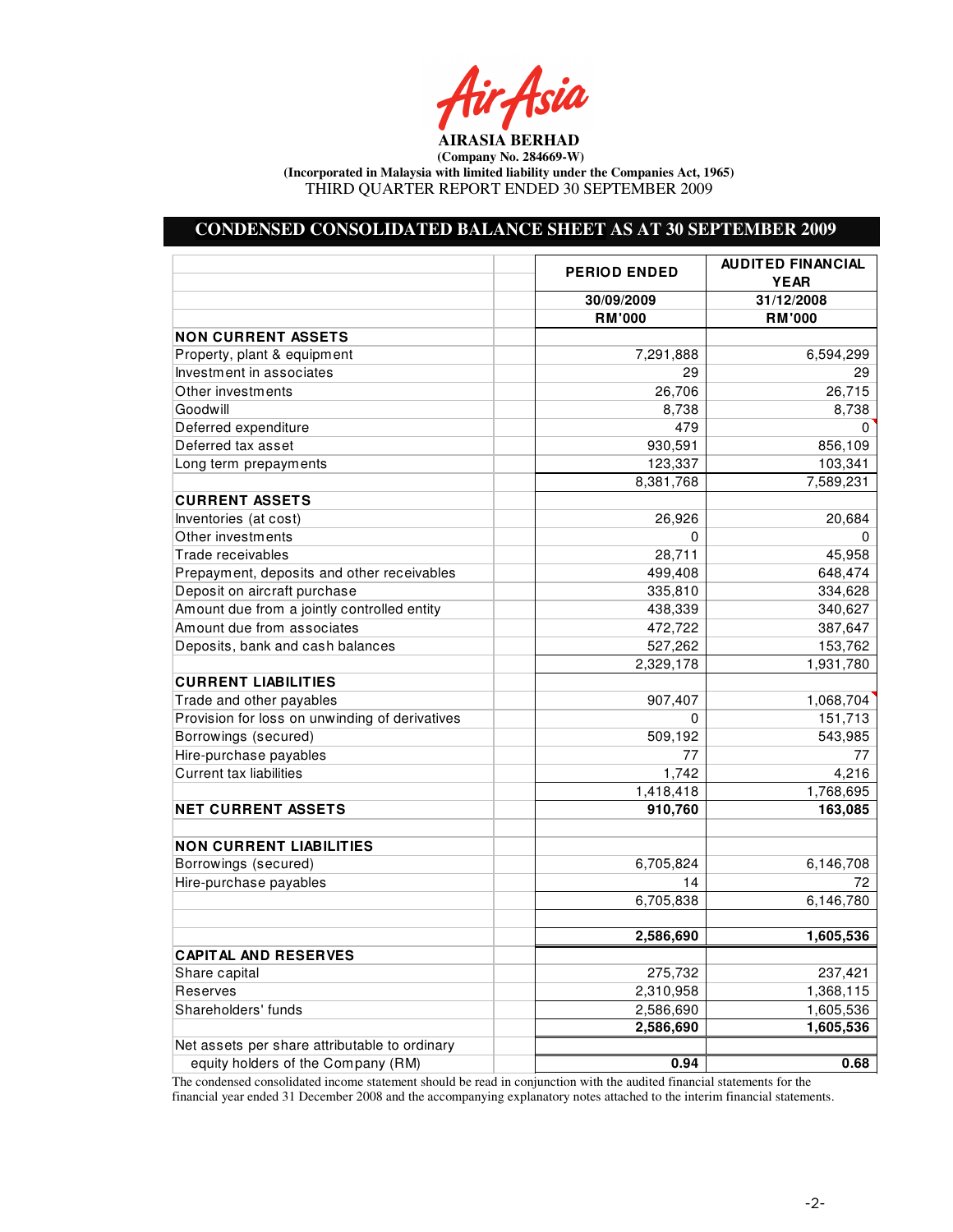Asia

**AIRASIA BERHAD (Company No. 284669-W)** 

**(Incorporated in Malaysia with limited liability under the Companies Act, 1965)** 

THIRD QUARTER REPORT ENDED 30 SEPTEMBER 2009

# **UNAUDITED CONDENSED CONSOLIDATED CASH FLOW STATEMENTS**

|                                                | <b>PERIOD ENDED</b> | <b>PERIOD ENDED</b><br>$(Re eta)$ |
|------------------------------------------------|---------------------|-----------------------------------|
|                                                | 30/09/2009          | 30/09/2008                        |
|                                                | <b>RM'000</b>       | <b>RM'000</b>                     |
| <b>CASH FLOWS FROM OPERATING ACTIVITIES</b>    |                     |                                   |
|                                                |                     |                                   |
| Profit before taxation                         | 398,539             | (441, 055)                        |
|                                                |                     |                                   |
| Adjustments:                                   |                     |                                   |
| - Depreciation                                 | 308,229             | 241,694                           |
| - Gain on disposal                             | (37, 662)           | (11, 842)                         |
| Amortisation of long term prepayments          | 4,333               | 6,332                             |
| Amortisation of other investments              | 9                   | 9                                 |
| Unrealised foreign exchange (gain)/loss        | 19,422              | 207,441                           |
| Interest expense                               | 274,825             | 194,832                           |
| Interest income                                | (2,620)             | (18, 656)                         |
|                                                | 965,075             | 178,755                           |
| Changes in working capital                     |                     |                                   |
| Inventories                                    | (6, 242)            | 968                               |
| Receivables and prepayments                    | 165,833             | (187, 933)                        |
| Trade and other payables                       | (313, 010)          | 70,292                            |
| Intercompany balances                          | (182, 787)          | (85, 263)                         |
| Cash generated from / (used in) operations     | 628,869             | (23, 181)                         |
| Interest paid                                  | (274, 825)          | (194, 832)                        |
| Interest received                              | 2,620               | 18,656                            |
| Tax paid                                       | (3,097)             | (2, 840)                          |
| Net cash from / (used in) operating activities | 353,567             | (202, 197)                        |
| <b>CASH FLOWS FROM INVESTING ACTIVITIES</b>    |                     |                                   |
| Property, plant and equipment                  |                     |                                   |
| - Additions                                    | (1, 133, 572)       | (2,084,964)                       |
| - Proceeds from disposal                       | 165,416             | 37,252                            |
| Deposit on aircraft purchase                   | (1, 182)            | (12, 632)                         |
| Long term prepayments                          | (24, 329)           | (37, 838)                         |
| Net cash used in investing activities          | (993, 667)          | (2,098,182)                       |
| <b>CASH FLOWS FROM FINANCING FACILITIES</b>    |                     |                                   |
| Proceeds from allotment of shares              | 508,757             | 2,711                             |
| Hire purchase instalments paid                 | (58)                | (58)                              |
| Proceeds from borrowings                       | 1,014,160           | 2,682,141                         |
| Repayment of borrowings                        | (509, 259)          | (261, 693)                        |
| Net cash from financing activities             | 1,013,600           | 2,423,102                         |
|                                                |                     |                                   |
| <b>NET INCREASE/(DECREASE)</b>                 |                     |                                   |
| FOR THE FINANCIAL YEAR                         | 373,499             | 122,722                           |
| CASH AND CASH EQUIVALENTS AT BEGINNING         |                     |                                   |
| OF THE FINANCIAL YEAR                          | 153,762             | 651,360                           |
| CASH AND CASH EQUIVALENTS AT END OF            |                     |                                   |
| <b>FINANCIAL YEAR</b>                          | 527,262             | 774,083                           |

The condensed consolidated income statement should be read in conjunction with the audited financial statements for the financial year ended 31 December 2008 and the accompanying explanatory notes attached to the interim financial statements.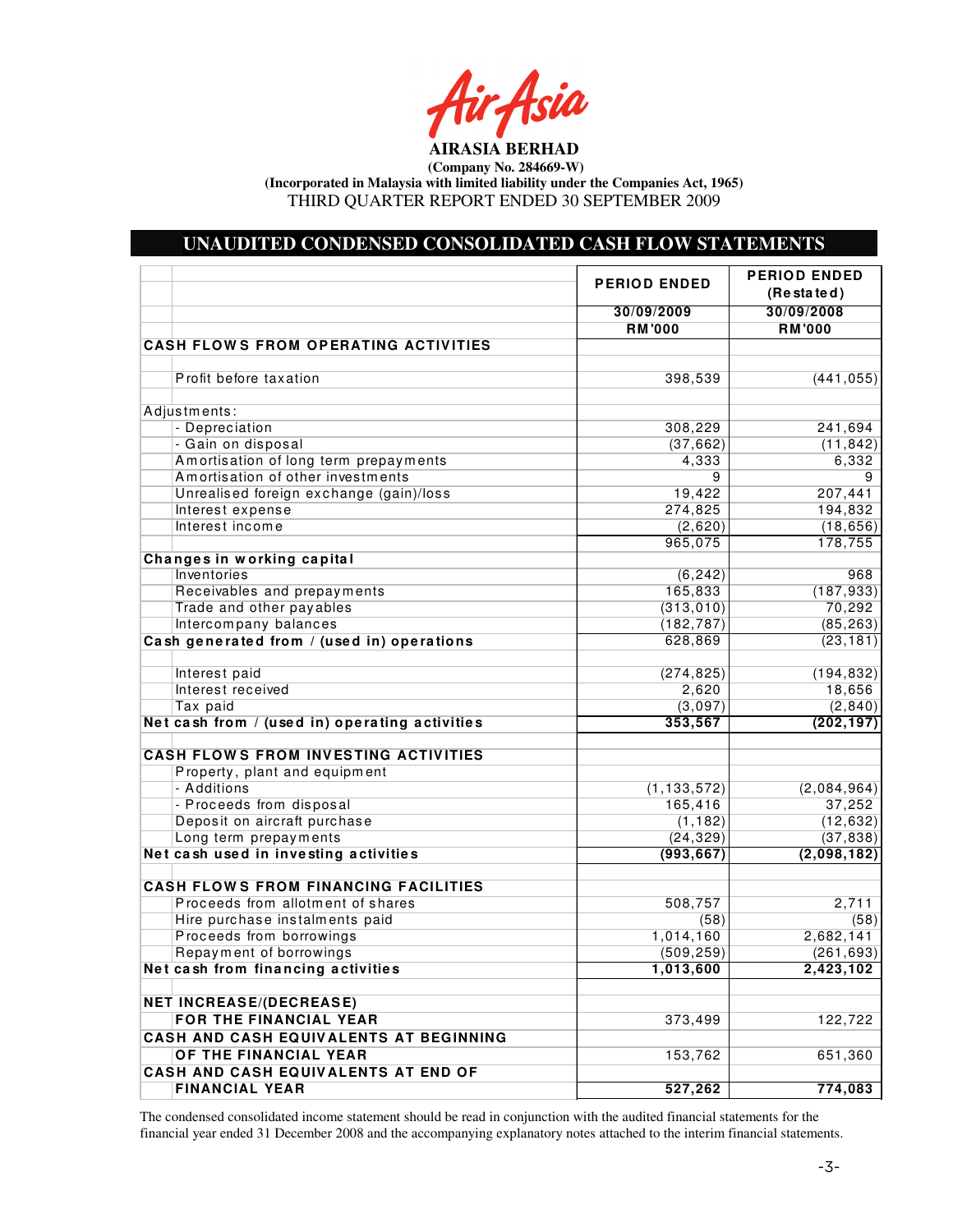fsia

|                                               | UNAUDITED CONDENSED CONSOLIDATED STATEMENT OF CHANGES IN EQUITY |                |                          |                |                |            |                          |               |
|-----------------------------------------------|-----------------------------------------------------------------|----------------|--------------------------|----------------|----------------|------------|--------------------------|---------------|
| Attributable to Equity Holders of the Company |                                                                 |                |                          |                |                |            |                          |               |
|                                               | Issued and fully paid                                           |                |                          |                |                |            |                          |               |
|                                               | ordinary shares                                                 |                |                          |                |                |            |                          |               |
|                                               | of RM 0.10 each                                                 |                |                          |                |                |            |                          |               |
|                                               |                                                                 |                |                          | Foreign        |                |            |                          |               |
|                                               | Number                                                          | Nominal        | Share                    | Exchange       | Retained       | Total      | M in ority               | <b>TOTAL</b>  |
|                                               | of shares                                                       | Value          | Premium                  | Reserves       | Earnings       |            | Interest                 | <b>EQUITY</b> |
|                                               | 000'                                                            | <b>RM '000</b> | <b>RM '000</b>           | <b>RM '000</b> | <b>RM '000</b> | R M '000   | R M '000                 | R M '000      |
| At 1 January 2009                             | 2, 374, 210                                                     | 237,421        | 735,352                  | 592            | 632,171        | 1,605,536  |                          | 1,605,536     |
|                                               | 2,374,210                                                       | 237,421        | 735,352                  | 592            | 632,171        | 1,605,536  | $\blacksquare$           | 1,605,536     |
| Net Profit for the period                     |                                                                 | $\sim$         | $\overline{\phantom{a}}$ | $\sim$         | 472,398        | 472,398    |                          | 472,398       |
| Issuance of ordinary shares                   |                                                                 |                |                          |                |                |            |                          |               |
| - Pursuant to the Employees'                  |                                                                 |                |                          |                |                |            |                          |               |
| Share Option Scheme ('ESOS')                  | 3, 108                                                          | 311            | 3,045                    | $\blacksquare$ |                | 3,356      | $\overline{\phantom{a}}$ | 3,356         |
| - Pursuant to the Private Placement           | 380,000                                                         | 38,000         | 467,400                  | $\sim$         |                | 505,400    |                          | 505,400       |
| At 30 Septem ber 2009                         | 2,757,318                                                       | 275,732        | 1,205,797                | 592            | 1,104,569      | 2,586,690  | $\overline{\phantom{a}}$ | 2,586,690     |
| At 1 January 2008                             | 2, 371, 541                                                     | 237,154        | 732,737                  | 592            | 1,128,734      | 2,099,217  |                          | 2,099,217     |
|                                               | 2, 371, 541                                                     | 237,154        | 732,737                  | 592            | 1,128,734      | 2,099,217  | $\overline{\phantom{a}}$ | 2,099,217     |
| Net Profit for the period                     | $\sim$                                                          | $\sim$         | $\sim$                   | $\sim$         | (496, 563)     | (496, 563) | $\blacksquare$           | (496, 563)    |
| Issuance of ordinary shares                   |                                                                 |                |                          |                |                |            |                          |               |
| - Pursuant to the Employees'                  |                                                                 |                |                          |                |                |            |                          |               |
| Share Option Scheme ('ESOS')                  | 2,669                                                           | 267            | 2,615                    | $\mathbf{r}$   |                | 2,882      | $\sim$                   | 2,882         |
| At 31 December 2008                           | 2,374,210                                                       | 237,421        | 735,352                  | 592            | 632,172        | 1,605,536  | $\sim$                   | 1,605,536     |

The condensed consolidated income statement should be read in conjunction with the audited financial statements for the financial year ended 31 December 2008 and the accompanying explanatory notes attached to the interim financial statements.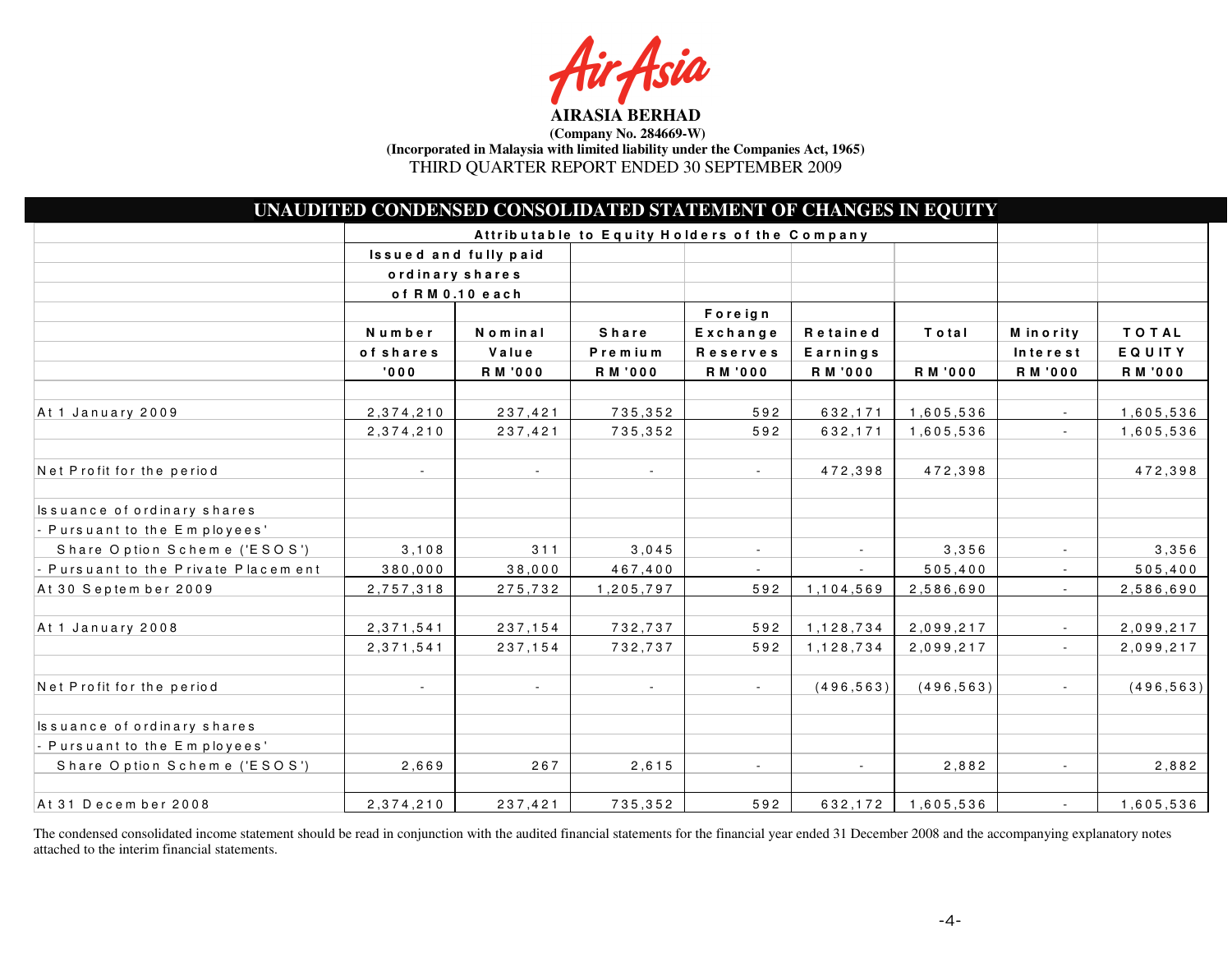

# **KEY OPERATING STATISTICS – 30 SEPTEMBER 2009**

**(A) Performance indicator for Malaysian Operations for current quarter against the same quarter last year**

| <b>Quarter Ended: 30 September</b> | <b>Jul-Sep 2009</b> | <b>Jul-Sep 2008</b><br>(restated) | <b>Change</b><br>$y$ -0- $y$ |
|------------------------------------|---------------------|-----------------------------------|------------------------------|
|                                    |                     |                                   |                              |
| Passengers Carried                 | 3,590,744           | 3,018,395                         | 19%                          |
| Capacity                           | 4,762,080           | 4,005,756                         | 19%                          |
| Seat Load Factor                   | 75.4%               | 75.4%                             | unchanged                    |
| ASK (million)                      | 5,449               | 4,833                             | 13%                          |
| RPK (million)                      | 3,769               | 3,429                             | $10\%$                       |
| Average Fare (RM)                  | 141.6               | 195.1                             | $-27%$                       |
| Ancillary Income per pax (RM)      | 36.2                | 23.1                              | 57%                          |
| Unit Passenger Revenue (RM)        | 177.8               | 218.2                             | $-18%$                       |
| Rev / ASK (sen)                    | 12.60               | 14.16                             | $-11%$                       |
| Rev / ASK (US cents)               | 3.58                | 4.24                              | $-16%$                       |
| Cost / ASK (sen)                   | 11.30               | 14.49                             | $-22%$                       |
| Cost / ASK (US cents)              | 3.21                | 4.34                              | $-26%$                       |
| Cost / ASK-ex fuel (sen)           | 6.51                | 5.38                              | 21%                          |
| Cost / ASK-ex fuel (US cents)      | 1.85                | 1.61                              | 15%                          |
| Aircraft (average)                 | 43.5                | 38.2                              | 14%                          |
| Aircraft (end of period)           | 48                  | 46                                | $4\%$                        |
| Average Stage Length (km)          | 1,162               | 1,231                             | $-6%$                        |
| Number of Flights                  | 26,471              | 22,475                            | $18\%$                       |
| Fuel Consumed (barrels)            | 940,400             | 813,641                           | 16%                          |
| Unit Fuel Price (US\$/barrel)      | 79.3                | 162.0                             | $-51%$                       |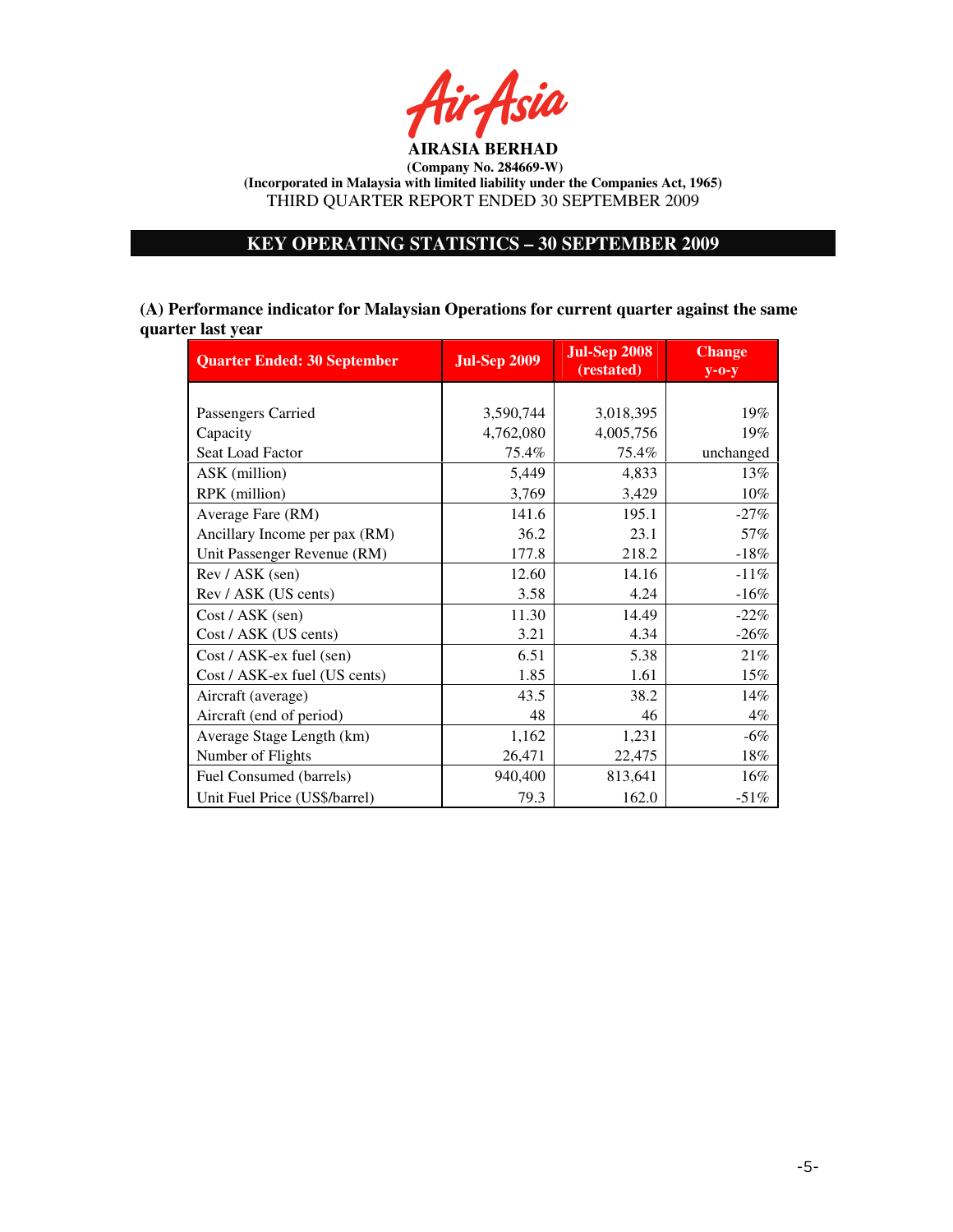

# **NOTES TO THE UNAUDITED ACCOUNTS – 30 SEPTEMBER 2009**

## **1. Basis of preparation**

The interim financial report is unaudited and has been prepared in accordance with Financial Reporting Standard ("FRS") 134: "Interim Financial Reporting" and paragraph 9.22 and Appendix 9B of the Bursa Malaysia Securities Berhad ("Bursa Malaysia") Listing Requirements.

The interim financial statements should be read in conjunction with the audited financial statements of the Group for the financial year ended 31 December 2008. The accounting policies and methods of computation adopted for the interim financial statements are consistent with those adopted for the audited financial statements for the financial year ended 31 December 2008.

Lease rental income for aircraft based in Thailand and Indonesia which was previously offset against expenses has now been reclassified as other operating income. This will affect the computation of key performance indicators such as Cost/ASK and Revenue/ASK.

# **2. Summary of significant accounting policies**

There was no change to accounting policies in the period.

### **3. Auditors' report on preceding annual financial statements**

The auditors have expressed an unqualified opinion on the Group's statutory financial statements for the financial year ended 31 December 2008 in their report dated 30 April 2009.

# **4. Seasonality of operations**

AirAsia is basically involved in the provision of air transportation services and thus, is subject to the seasonal demand for air travel. The seat load factor remained flat on a year on year and o the immediate preceding quarter. This seasonal pattern is in line with the expectation of the Group.

# **5. Unusual items due to their nature, size or incidence**

There were no unusual items affecting assets, liabilities, equity, net income or cash flows during the current quarter and financial period-to-date.

### **6. Changes in estimates**

There were no changes in estimates that have had material effect in the current quarter and financial period-to-date results.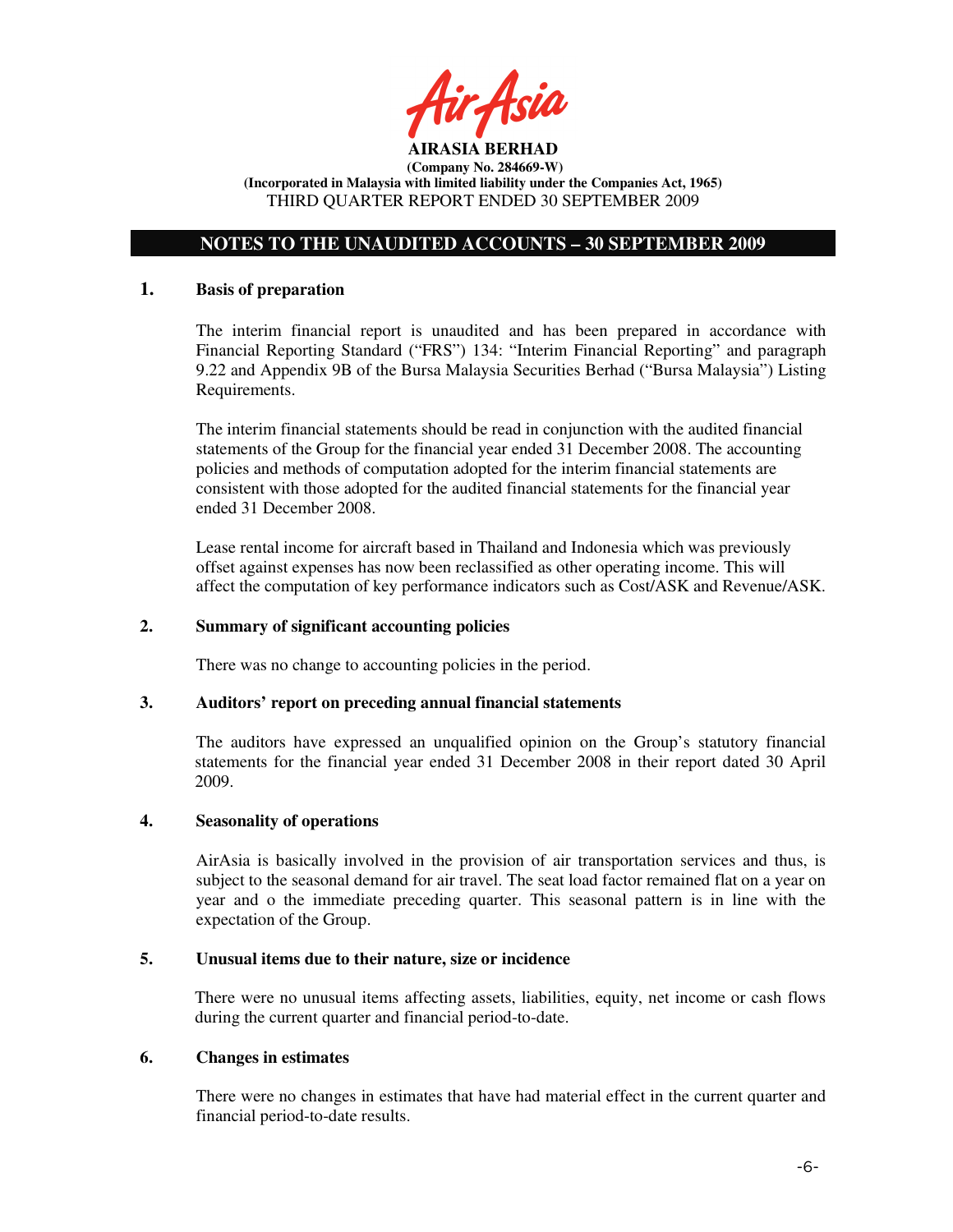tir Asid **AIRASIA BERHAD** 

# **NOTES TO THE UNAUDITED ACCOUNTS – 30 SEPTEMBER 2009**

### **7. Capital and reserves**

During quarter ended 30 September 2009, the total issued and paid-up share capital of the Company increased from 2,375,598,580 to 2,757,317,580 ordinary shares by the issuance of 380,000,000 ordinary shares of RM0.10 each pursuant to the sale of shares by way of book-building. The capital raising exercise was concluded on 15 September 2009. In addition, 1,389,000 ordinary shares of RM0.10 each was issued pursuant to the exercise of ESOS at the option price of RM1.08. Other than the above, there was no cancellation, repurchases, resale and repayment of debt and equity securities for the period ended 30 September 2009.

# **8. Dividend paid**

There were no dividends paid in the quarter ended 30 September 2009.

# **9. Segment reporting**

Segmental information is not presented as there are no significant business segments other than the provision of air transportation services.

### **10. Property, plant and equipment**

### *(a) acquisition and disposals*

During the third quarter ended 30 September 2009, the Group acquired plant and equipment with a cost of RM567.1 million (third quarter ended 30 September 2008: RM749.3 million).

There was disposal of RM29,000 (third quarter ended 30 September 2008: RM23.8 million) of property, plant and equipment for the quarter ended 30 September 2009.

### *(b) valuation*

 There was no revaluation of property, plant and equipment for the quarter ended 30 September 2009.

# **11. Post balance sheet events**

There were no material events after the period end that has not been reflected in the financial statements for the financial period ended 30 September 2009.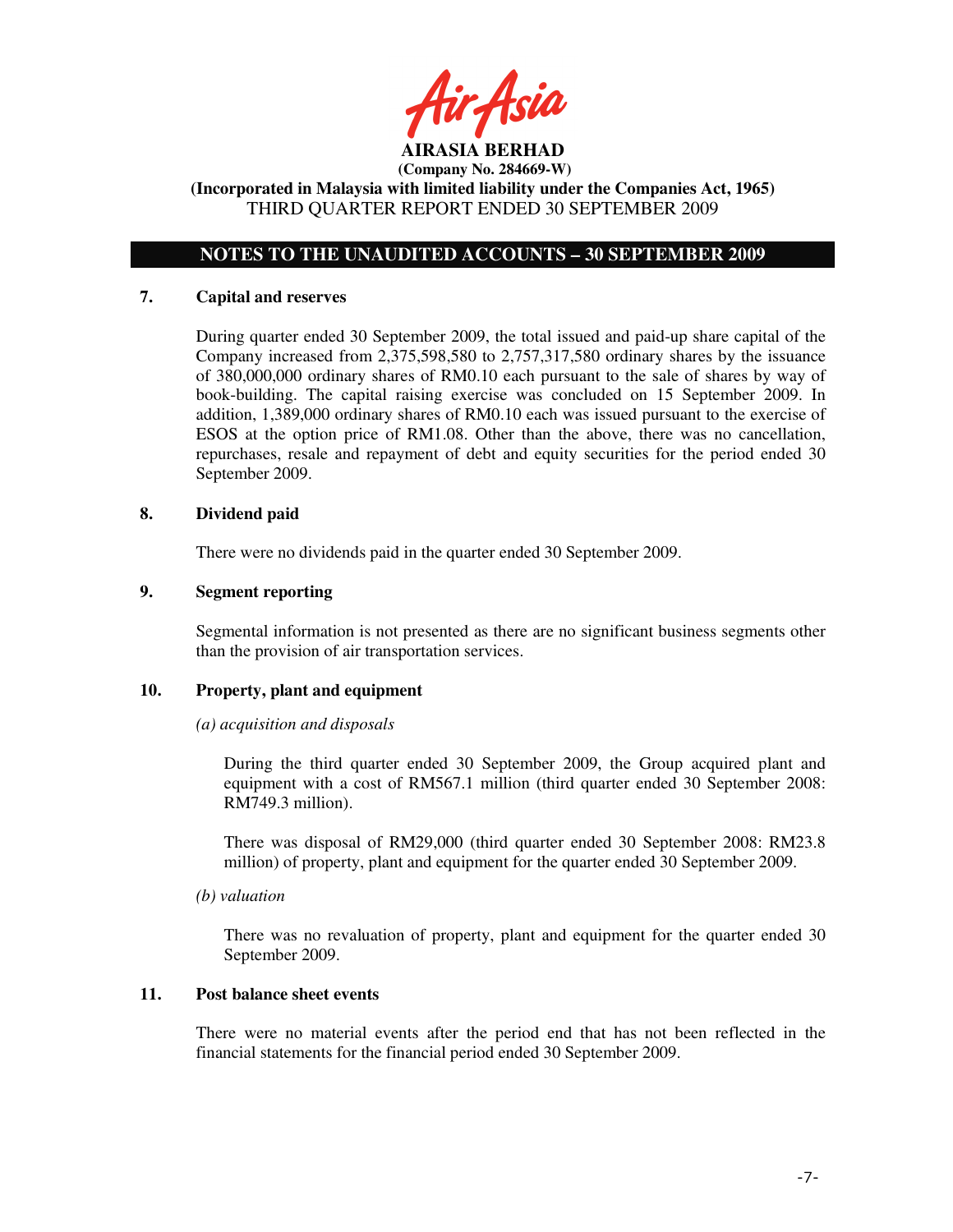

# **NOTES TO THE UNAUDITED ACCOUNTS – 30 SEPTEMBER 2009**

### **12. Changes in composition of the Group**

There were no changes in the composition of the Group, including business combinations, acquisition or disposal of subsidiaries and long term investments, restructuring and discontinuing operations during the quarter.

### **13. Contingent assets**

As at the date of this report, the Group does not have any contingent assets.

# **14. Changes in contingent liabilities since the last annual balance sheet date**

There were no material changes in contingent liabilities since the latest audited financial statements of the Group for the financial year ended 31 December 2008.

# **15. Capital commitments outstanding not provided for in the interim financial report**

Capital commitments for property, plant and equipment:

|                                   |               | Group and Company |
|-----------------------------------|---------------|-------------------|
|                                   | 30.09.09      | 30.09.08          |
|                                   | <b>RM'000</b> | RM'000            |
| Contracted for                    | 16,639,339    | 16,812,042        |
| Authorised but not contracted for | 8,573,178     | 7,298,598         |
|                                   | 25, 212, 517  | 25,848,317        |
|                                   |               |                   |

# **16. Material related party transactions**

Details of the relationship and transactions between AirAsia and its related parties are as described below. The related party transactions described were carried out on the terms and conditions obtainable in transactions with unrelated parties unless otherwise stated.

| Name of company      | <b>Relationship</b>                        |
|----------------------|--------------------------------------------|
| Thai AirAsia         | A jointly controlled entity of the Company |
| PT Indonesia AirAsia | An associate of the Company                |
| AirAsia X Sdn. Bhd.  | An investment with common shareholders and |
|                      | directors of the Company                   |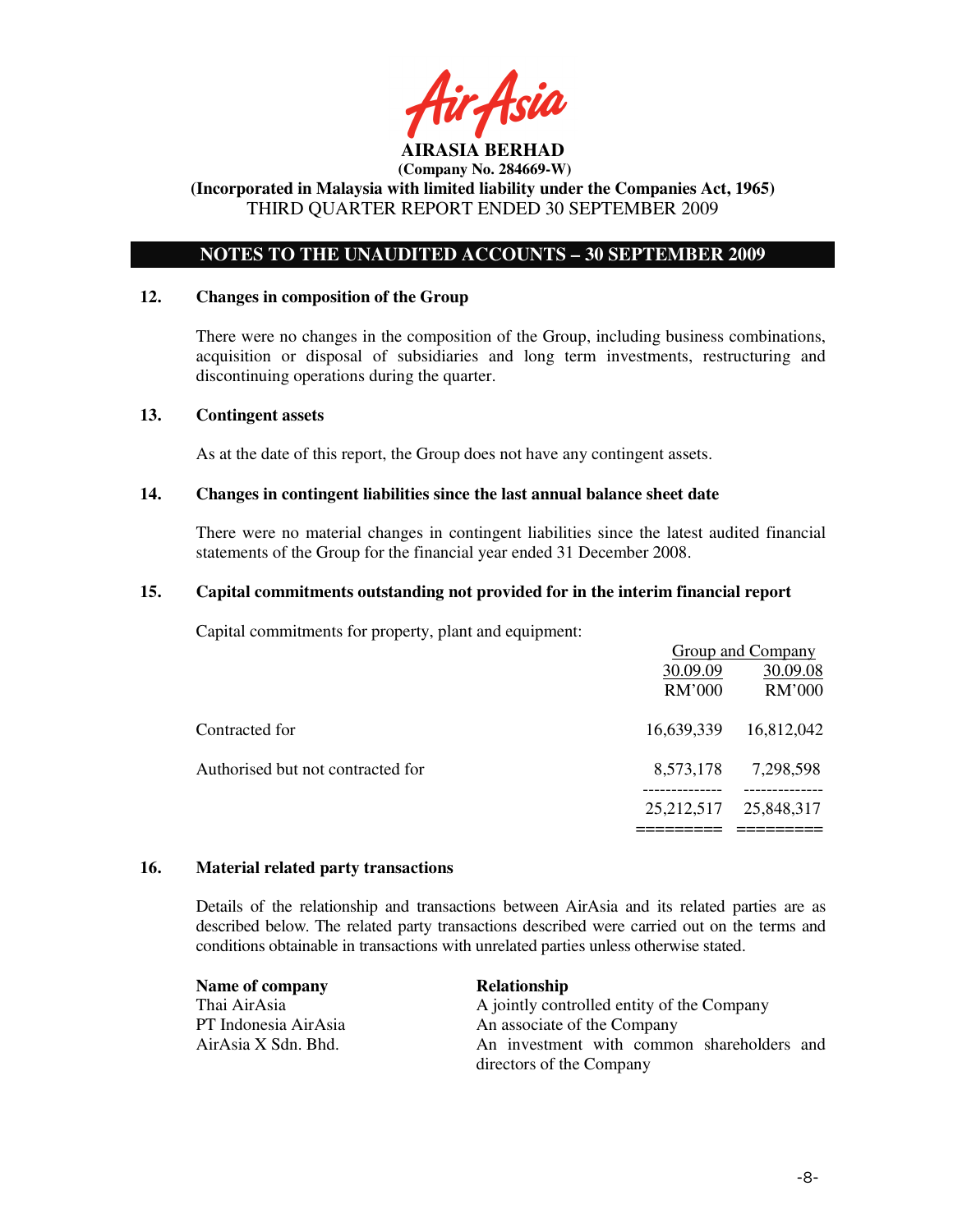

**(Incorporated in Malaysia with limited liability under the Companies Act, 1965)**  THIRD QUARTER REPORT ENDED 30 SEPTEMBER 2009

# **NOTES TO THE UNAUDITED ACCOUNTS – 30 SEPTEMBER 2009**

These following items have been included in the Income Statement.

|                          |                                       | Group             |                   |  |
|--------------------------|---------------------------------------|-------------------|-------------------|--|
|                          |                                       | Quarter ended     | Quarter ended     |  |
|                          |                                       | 30 September 2009 | 30 September 2008 |  |
|                          |                                       | RM'000            | RM'000            |  |
|                          | Thai AirAsia                          |                   |                   |  |
| $\overline{\phantom{a}}$ | Lease rental income on aircraft       | 42,237            | 32,785            |  |
| $\overline{\phantom{a}}$ | Maintenance and overhaul charges      | 6,919             | 6,542             |  |
|                          | PT Indonesia AirAsia                  |                   |                   |  |
| $\overline{\phantom{a}}$ | Lease rental income on aircraft       | 33,380            | 12,609            |  |
| $\overline{\phantom{a}}$ | Maintenance and overhaul charges      | 6,975             | 9,513             |  |
|                          | AirAsia X Sdn. Bhd.                   |                   |                   |  |
|                          | Services charged to AirAsia X Sdn Bhd | 6,994             | 3,334             |  |

# **17. Review of performance**

| $(A)$ I clivinance of current quarter against the same quarter fast year    |                     |                                   |                              |  |  |
|-----------------------------------------------------------------------------|---------------------|-----------------------------------|------------------------------|--|--|
| <b>Quarter Ended: 30 September</b><br><b>RM'000 unless otherwise stated</b> | <b>Jul-Sep 2009</b> | <b>Jul-Sep 2008</b><br>(restated) | <b>Change</b><br>$y$ -O- $y$ |  |  |
|                                                                             |                     |                                   |                              |  |  |
| <b>Ticket Sales</b>                                                         | 508,489             | 588,755                           | $-14\%$                      |  |  |
| Ancillary Income                                                            | 130,023             | 69,748                            | 86%                          |  |  |
| Other Operating Income                                                      | 101,157             | 49,406                            | 105%                         |  |  |
| <b>Revenue</b>                                                              | 739,668             | 707,909                           | $4\%$                        |  |  |
|                                                                             |                     |                                   |                              |  |  |
| <b>EBITDAR</b>                                                              | 234,611             | 101,687                           | 131%                         |  |  |
| Core Operating Profit                                                       | 33,834              | (81,580)                          | n/a                          |  |  |
| Profit after Tax                                                            | 130,072             | (470, 570)                        | n/a                          |  |  |
|                                                                             |                     |                                   |                              |  |  |
| <b>EBITDAR</b> Margin                                                       | 31.7%               | 14.4%                             | 17.4 ppt                     |  |  |
| Core Operating Profit Margin                                                | $4.6\%$             | $-11.5%$                          | n/a                          |  |  |
| Profit after Tax Margin                                                     | 17.6%               | $-66.5\%$                         | n/a                          |  |  |

## **(A) Performance of current quarter against the same quarter last year**

The Group recorded revenue of RM740 million for the quarter ended 30 September 2009 ("3Q09"), 4% higher than the revenue of RM708 million recorded in the quarter ended 30 September 2008 ("3Q08"). The growth in revenue was attributed to higher ancillary income and from other operating income. Passenger volume grew by 19% in 3Q09 as compared to 3Q08. Average fare was lower by 27% at RM142 as compared to RM195 achieved in 3Q08. Load factor was constant at 75% as compared to the same period last year.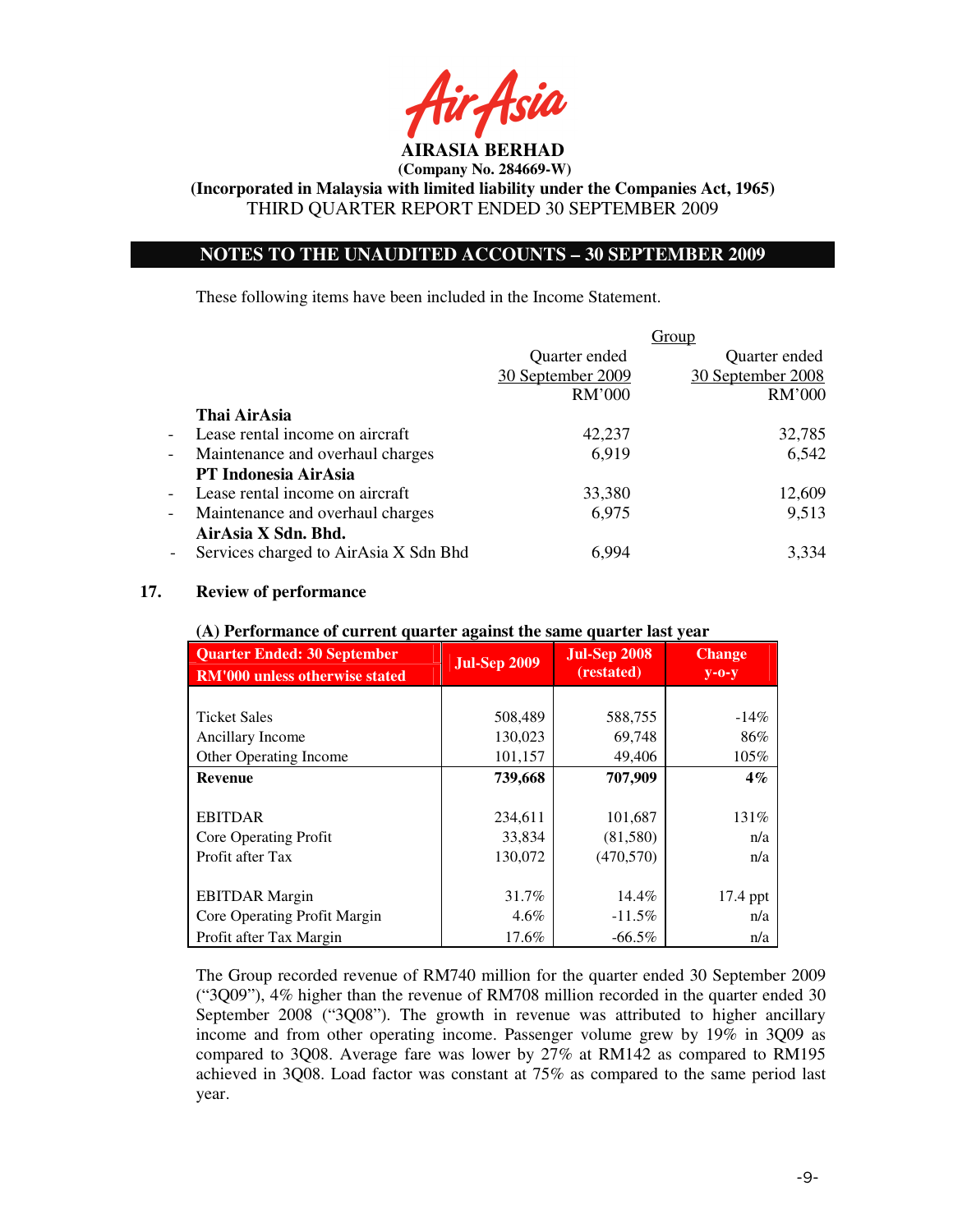

**(Incorporated in Malaysia with limited liability under the Companies Act, 1965)**  THIRD QUARTER REPORT ENDED 30 SEPTEMBER 2009

# **NOTES TO THE UNAUDITED ACCOUNTS – 30 SEPTEMBER 2009**

| <b>Quarter Ended: 30 September</b><br><b>RM'000</b> | <b>Jul-Sep 2009</b> | <b>Jul-Sep 2008</b> | <b>Change</b><br>$y$ -O- $y$ |
|-----------------------------------------------------|---------------------|---------------------|------------------------------|
| Profit before taxation<br><b>Adjustments:</b>       | 136,260             | (509, 371)          | n/a                          |
| Unwinding of derivatives (gain) / loss              | 0                   | 215,280             | n/a                          |
| Forex (gain) / loss                                 | (102, 426)          | 212,510             | n/a                          |
| Disposal of assets (gain) / loss                    | $\left($            |                     | n/a                          |
| <b>Core Operating Profit / (Loss)</b>               | 33,834              | (81,580)            | n/a                          |

The Group's core operating profit was RM34 million, a reversal from a loss of RM82 million in 3Q08. The Malaysian Ringgit has strengthened against the US Dollar and this has resulted in a translation gain of RM102 million during the quarter.

| 9-months Ended: 30 September<br><b>RM'000 unless otherwise stated</b> | <b>Jan-Sep 2009</b> | <b>Jan-Sep 2008</b><br>(restated) | <b>Change</b><br>$y$ -0- $y$ |  |
|-----------------------------------------------------------------------|---------------------|-----------------------------------|------------------------------|--|
|                                                                       |                     |                                   |                              |  |
| <b>Ticket Sales</b>                                                   | 1,693,742           | 1,641,157                         | 3%                           |  |
| Ancillary Income                                                      | 316,392             | 161,019                           | 96%                          |  |
| <b>Other Operating Income</b>                                         | 274,661             | 132,083                           | 108%                         |  |
| <b>Revenue</b>                                                        | 2,284,795           | 1,934,259                         | 18%                          |  |
|                                                                       |                     |                                   |                              |  |
| <b>EBITDAR</b>                                                        | 977,331             | 447,054                           | 119%                         |  |
| Core Operating Profit                                                 | 328,223             | (35, 484)                         | $-1025%$                     |  |
| Profit after Tax                                                      | 472,398             | (307,773)                         | $-253%$                      |  |
|                                                                       |                     |                                   |                              |  |
| <b>EBITDAR</b> Margin                                                 | 42.8%               | 23.1%                             | 85%                          |  |
| Core Operating Profit Margin                                          | 14.4%               | $-1.8\%$                          | n/a                          |  |
| Profit after Tax Margin                                               | 20.7%               | $-15.9\%$                         | n/a                          |  |

# **(B) Performance of current year to date against the period last year**

The Group recorded revenue of RM2,285 million for the first nine months ended 30 September 2009 ("9-months 2009"), 18% higher than the revenue of RM1,934 million recorded in the first nine months ended 30 September 2008 ("9-months 2008"). The positive growth in revenue was attributed to higher passenger volume achieved, higher contribution from ancillary income and other operating income. Passenger volume grew by 21% in 9-months 2009 as compared to 9-months 2008. Average fare was lower by 15% at RM165 as compared to RM194 achieved in 9-months 2008. Load factor was slightly lower by 0.9 percentage points as compared to the same period last year.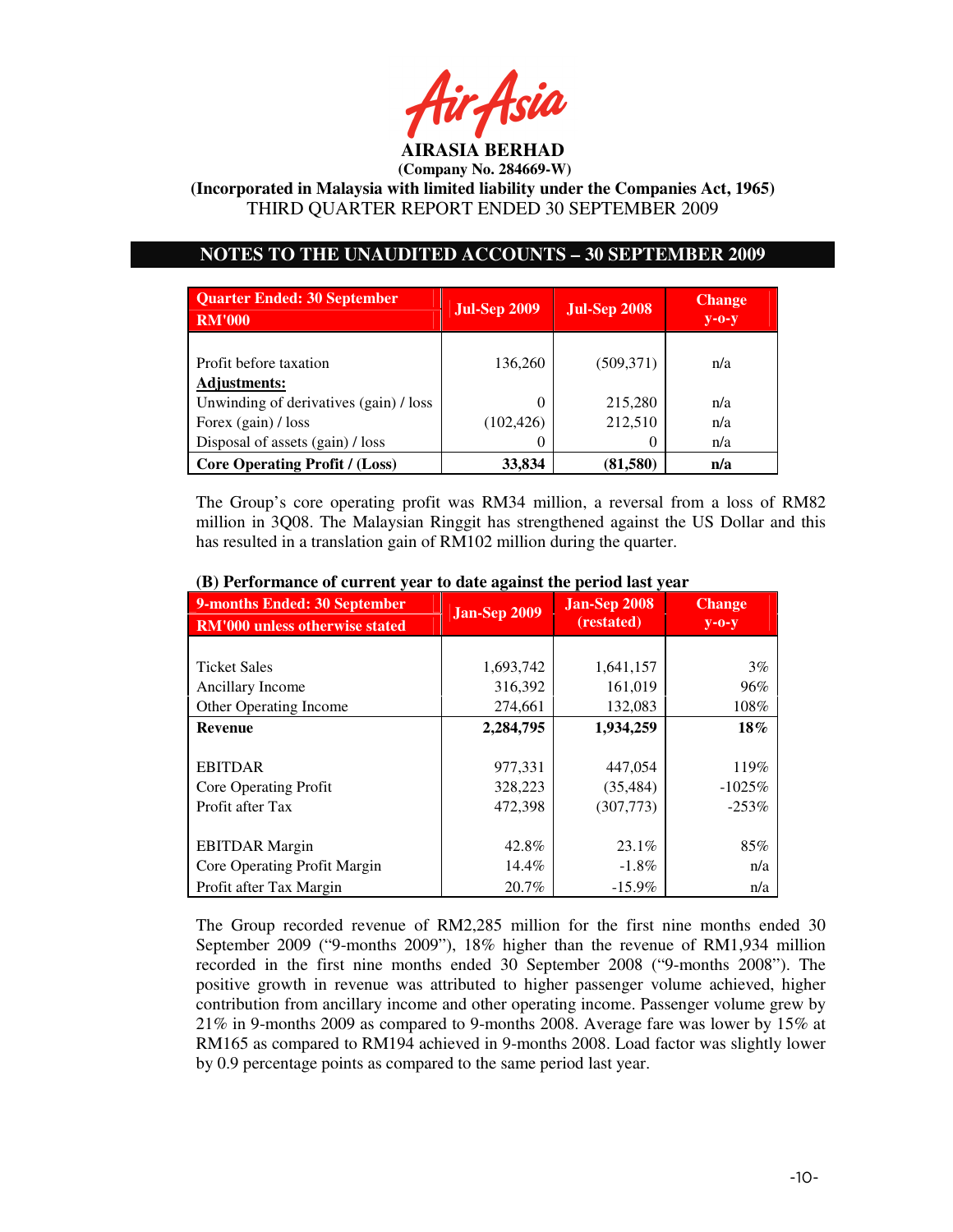

**(Incorporated in Malaysia with limited liability under the Companies Act, 1965)**  THIRD QUARTER REPORT ENDED 30 SEPTEMBER 2009

# **NOTES TO THE UNAUDITED ACCOUNTS – 30 SEPTEMBER 2009**

| <b>First 9-months Ended: 30 September</b><br><b>RM'000</b> | <b>Jan-Sep</b><br>2009 | <b>Jan-Sep</b><br>2008 | <b>Change</b><br>$V - O - V$ |
|------------------------------------------------------------|------------------------|------------------------|------------------------------|
| Profit before taxation<br><b>Adjustments:</b>              | 398,539                | (453, 849)             | n/a                          |
| Unwinding of derivatives (gain) / loss                     | 6,238                  | 215,280                | $-97\%$                      |
| Forex (gain) / loss                                        | (23, 731)              | 203,229                | n/a                          |
| Non-recurring item (gain) / loss                           | (52, 824)              | $\theta$               | n/a                          |
| <b>Core Operating Profit / (Loss)</b>                      | 328,223                | (35,340)               | n/a                          |

The Group's core operating profit was RM328 million, a reversal from a loss of RM35 million in 9-months 2008. The Group has unwound fuel hedges in the second quarter 2009 with a cost of RM6 million. The Malaysian Ringgit has strengthened against the US Dollar and this has resulted in a translation gain of RM24 million during the period. The nonrecurring items relates to the disposal of assets during the period.

| <b>Net Cash Flow (RM'000)</b>  | <b>Jul-Sep 2009</b> | <b>Apr-Jun 2009</b> | <b>Change</b><br>$q - 0 - q$ |
|--------------------------------|---------------------|---------------------|------------------------------|
|                                |                     |                     |                              |
| Cash from Operations           | 49.426              | 113,041             | $-56\%$                      |
| Cash from Investing Activities | (575,061)           | (136, 688)          | 321%                         |
| Cash from Financing Activities | 821,797             | 35,079              | 2243\%                       |
| <b>Net Cash Flow</b>           | 296,162             | 11,432              | $2491\%$                     |

# **(C) Cashflow commentary for current quarter**

The Group's net cash flow was RM296 million, an increase of RM285 million against the immediate preceding quarter ended June 2009. The significant increase in net cash flow stems from the Group's capital raising exercise which raised a net proceed of RM505 million. The Group has a capital expenditure of RM575 million largely relating to the acquisition of Airbus A320 aircraft, refer Note 10. (a) for further explanation.

# **(D) Balance sheet commentary for current quarter**

| <b>Balance Sheet</b><br><b>RM</b> million | <b>Jul-Sep 2009</b> | <b>Apr-Jun 2009</b> | <b>Change</b><br>$q-0$ |
|-------------------------------------------|---------------------|---------------------|------------------------|
|                                           |                     |                     |                        |
| <b>Total Debt</b>                         | 7,215               | 6,957               | $4\%$                  |
| Unrestricted Cash                         | 527                 | 231                 | 128%                   |
| <b>Net Debt</b>                           | 6,688               | 6,726               | $-1\%$                 |
|                                           |                     |                     |                        |
| Net Gearing                               | 2.6                 | 3.5                 | $-26\%$                |

The Group's total debt as of end of 30 September 2009 was RM7,215 million. The Group's net debt after offsetting the cash balances amounted to RM6.7 billion. This translates to a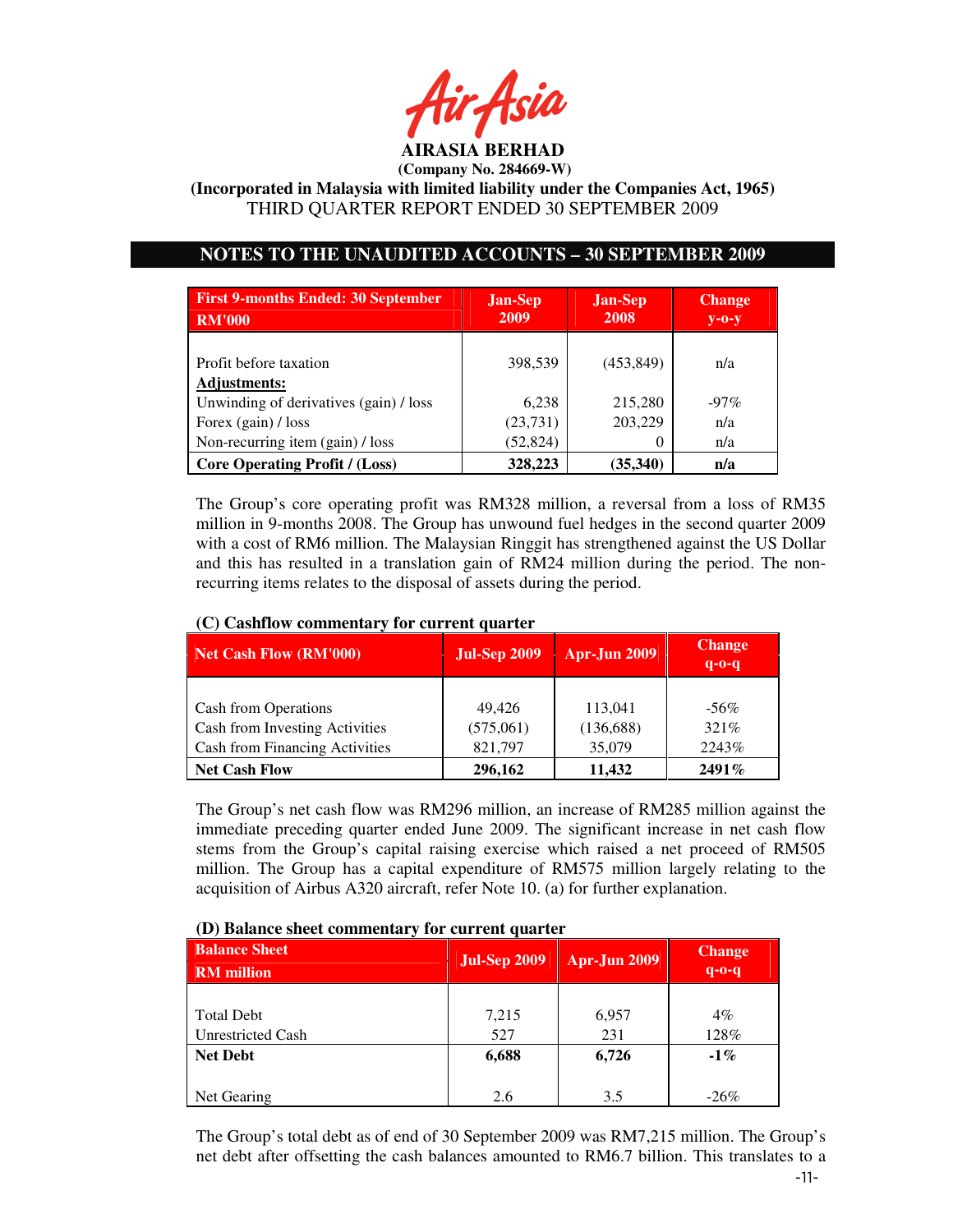

**(Incorporated in Malaysia with limited liability under the Companies Act, 1965)**  THIRD QUARTER REPORT ENDED 30 SEPTEMBER 2009

# **NOTES TO THE UNAUDITED ACCOUNTS – 30 SEPTEMBER 2009**

net gearing ratio of 2.6 times. This is a material reduction from the gearing ratio of 3.5 times in the immediate preceding quarter ended June 2009. The cash from operations and the proceeds from the new shares issued has enhanced the balance sheet liquidity with RM527 million of unrestricted cash.

## **18. Jointly Controlled Entity and Associate Company**

| <b>Quarter Ended: 30 September</b> | <b>Jul-Sep 2009</b> | <b>Jul-Sep 2008</b> | <b>Change</b><br>$y$ -0- $y$ |
|------------------------------------|---------------------|---------------------|------------------------------|
|                                    |                     |                     |                              |
| Revenue (THB'000)                  | 1,953,398           | 2,292,463           | $-15\%$                      |
| EBITDAR (THB'000)                  | 21,804              | 113,773             | 81%                          |
| Profit after Tax (THB'000)         | (402, 877)          | (249, 807)          | n/a                          |
| Profit after Tax (RM'000)          | (40, 288)           | (24, 619)           | n/a                          |
|                                    |                     |                     |                              |
| <b>EBITDAR</b> Margin              | $1.1\%$             | 5.0%                | $-3.8$ ppt                   |
| Profit after Tax Margin            | $-20.6\%$           | $-10.9\%$           | n/a                          |
|                                    |                     |                     |                              |
| Passenger carried                  | 1,253,771           | 1,054,539           | 19%                          |
| Average Fare (THB)                 | 1,373               | 2,006               | $-32\%$                      |
| Seat Load Factor                   | 77%                 | 79%                 | $-1.6$ ppt                   |
| ASK (million)                      | 1,598               | 1,244               | 28%                          |
| RPK (million)                      | 1,237               | 984                 | 26%                          |

# **(A) AirAsia Thailand**

AirAsia Thailand recorded revenue of THB1,953 million in 3Q09, this is 15% lower compared to 3Q08. The third quarter is the seasonally weakest quarter for Thailand and it underwent significant challenges in the form of weaker consumer sentiment and intensified competition. Thai operations carried 1.25 million passengers in 3Q09; this is a 19% growth as compared to 3Q08 and the seat load factor was roughly constant to the levels achieved last year. The average fare however reduced by 32% to THB1,373. The profit after tax for the period was THB403 million, 61% higher loss than the same period last year.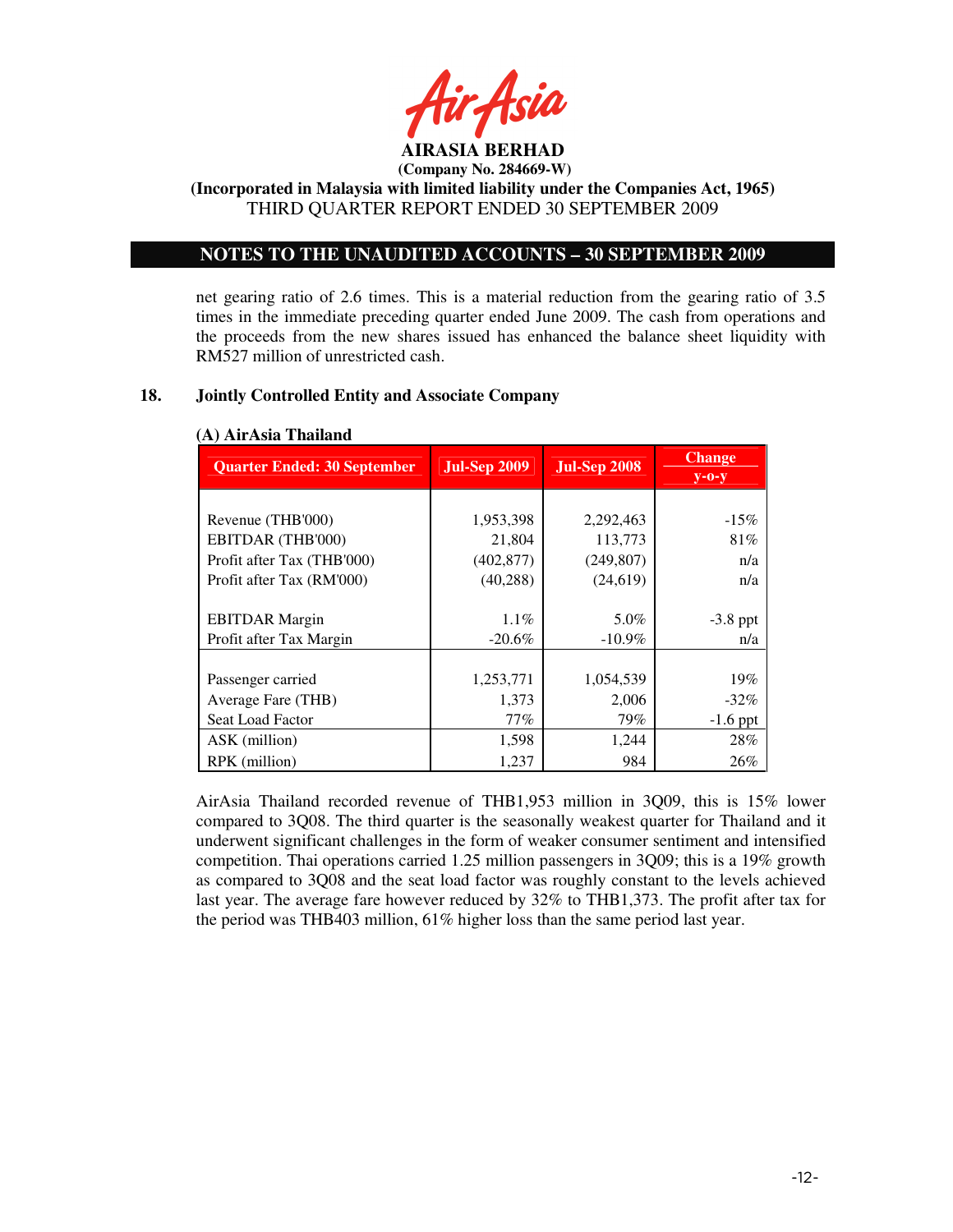

**(Incorporated in Malaysia with limited liability under the Companies Act, 1965)**  THIRD QUARTER REPORT ENDED 30 SEPTEMBER 2009

# **NOTES TO THE UNAUDITED ACCOUNTS – 30 SEPTEMBER 2009**

| (D) IMITSRI MUORCHU                |                     |                     |                              |  |  |  |
|------------------------------------|---------------------|---------------------|------------------------------|--|--|--|
| <b>Quarter Ended: 30 September</b> | <b>Jul-Sep 2009</b> | <b>Jul-Sep 2008</b> | <b>Change</b><br>$y$ -0- $y$ |  |  |  |
|                                    |                     |                     |                              |  |  |  |
| Revenue (IDR million)              | 592,998             | 439,954             | 35%                          |  |  |  |
| EBITDAR (IDR million)              | 130,476             | 27,075              | $-382\%$                     |  |  |  |
| Profit after Tax (IDR million)     | 58,745              | (11,905)            | n/a                          |  |  |  |
| Profit after Tax (RM'000)          | 21,161              | (4,310)             | n/a                          |  |  |  |
|                                    |                     |                     |                              |  |  |  |
| <b>EBITDAR</b> Margin              | 22.0%               | $6.2\%$             | 15.8 ppt                     |  |  |  |
| Profit after Tax Margin            | 9.9%                | $-2.7\%$            | n/a                          |  |  |  |
|                                    |                     |                     |                              |  |  |  |
| Passenger carried                  | 996,270             | 643,446             | 55%                          |  |  |  |
| Average Fare (IDR)                 | 509,192             | 618,708             | $-18\%$                      |  |  |  |
| Seat Load Factor                   | 77%                 | 78%                 | $-1.0$ ppt                   |  |  |  |
| ASK (million)                      | 1,568               | 926                 | 69%                          |  |  |  |
| RPK (million)                      | 1,205               | 721                 | 67%                          |  |  |  |

#### **(B) AirAsia Indonesia**

AirAsia Indonesia recorded revenue of IDR593 billion in 3Q09, this is 35% higher as compared against 3Q08. The operations produced a profit after taxation of IDR59 billion with profit margin of 9.9% in 3Q09. AirAsia Indonesia has achieved significant passenger growth of 55% as compared to 3Q08 with stable load factor of 77%. However, average fare was lower by 18% due to the significant capacity addition of 69% in the period. The Indonesian operation is performing well, the realignment of network capacity to focus on international routes to Australia and Singapore has proven to be immensely beneficial. Yields have improved substantially and the induction of new Airbus A320 aircraft has helped to enhance operational reliability and reduce operational cost.

### **(C) Unrecognised share of losses in jointly controlled entity and associate company**

FRS 128 states that interest in an associate is defined as "the carrying amount of the investment in the associate under the equity method together with any long-term interests that, in substance, form part of the investor's net investment in the associate". On this basis, the share of losses of the investment in associate was equity accounted for by the Group and limited to the Group's investment in the ordinary share capital of the associate.

|                   | Unrecognised share of operating<br>profit / (loss) for the Quarter<br>ended 30 September 2009 | Unrecognised share of operating<br>profit / (loss) as of 30 September<br>2009 |  |
|-------------------|-----------------------------------------------------------------------------------------------|-------------------------------------------------------------------------------|--|
|                   | RM'Million                                                                                    | RM'Million                                                                    |  |
| Thai AirAsia      | (19.7)                                                                                        | (188.7)                                                                       |  |
| Indonesia AirAsia | 10.4                                                                                          | (191.8)                                                                       |  |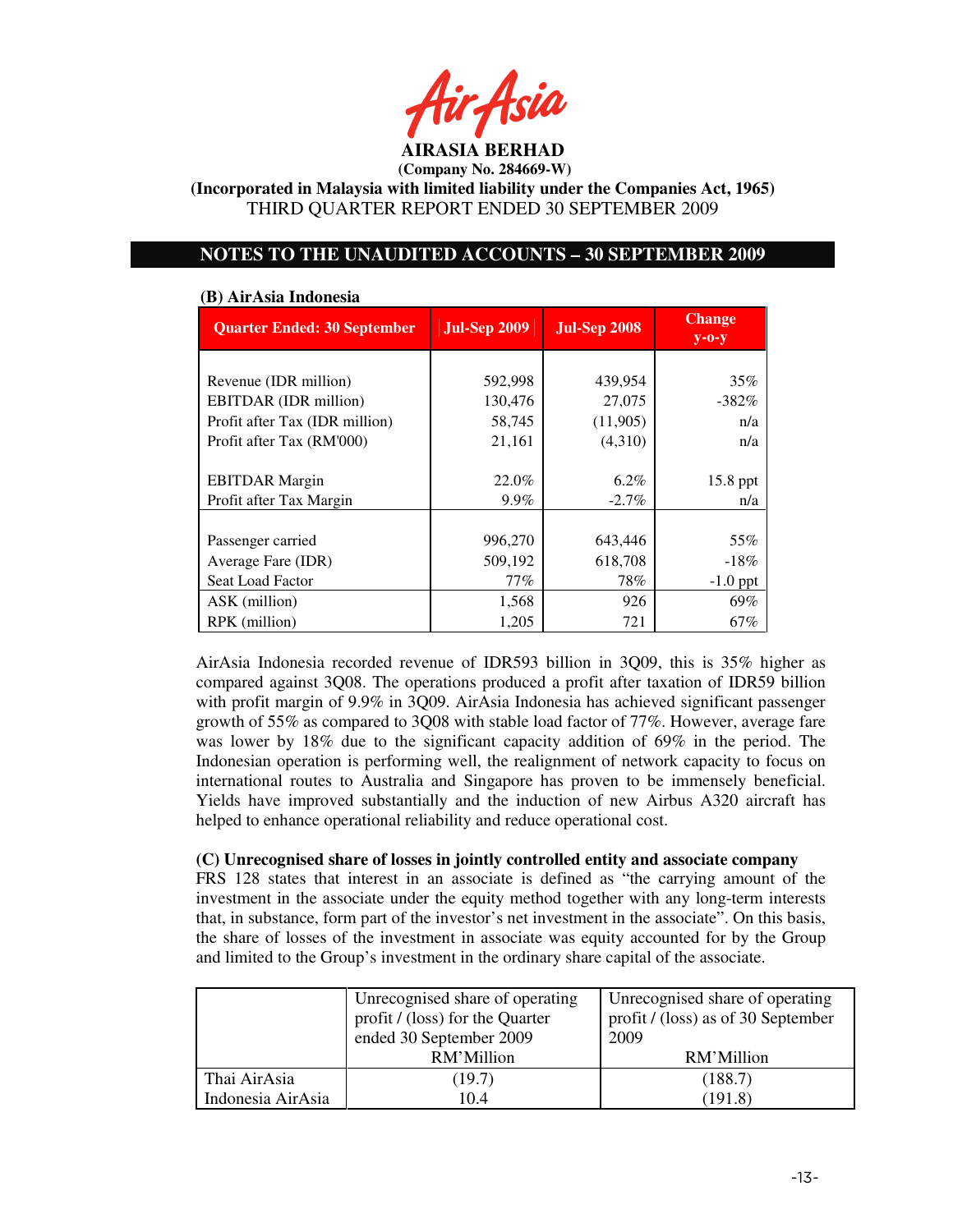tir Asid

**AIRASIA BERHAD (Company No. 284669-W)** 

**(Incorporated in Malaysia with limited liability under the Companies Act, 1965)**  THIRD QUARTER REPORT ENDED 30 SEPTEMBER 2009

# **NOTES TO THE UNAUDITED ACCOUNTS – 30 SEPTEMBER 2009**

#### **19. Variation of results against preceding quarter**

The Group achieved a profit after taxation of RM130 million for the quarter under review. This is a slight reduction against the RM139 million profit after taxation achieved to that of the immediately preceding quarter ended 30 June 2009.

#### **20. Commentary on prospects**

The Group's strategy to continuously conduct aggressive promotions and provide superior customer service has been successful to drive strong traffic growth. The Group continues to expand to new markets and gain market share as more people are attracted to our unrivaled value proposition.

The price of fuel has been on an increasing trend since September, and assuming this trend continues, it will impact the Group negatively in the fourth quarter. The Group has taken partial fuel hedges to mitigate the impact of fuel price volatility. Approximately 20% of the Group's fuel (Jet Kerosene) requirement in the fourth quarter has been hedged at a fixed swap rate of US\$75 per barrel. All other cost items are expected to remain low due to efficiency initiatives implemented and benefits of economies of scale. In addition, the Malaysian Ringgit has been strengthening against the USD since 30 September 2009 and should this trend continue, it may have a positive impact on the Company.

The fourth quarter is traditionally the Company's strongest quarter and based on current forward booking trend, the underlying passenger demand remains positive. However, ticket prices are expected to be lower than the same period last year. The challenging global economy is making consumers very price sensitive and this necessitates lower fare in order to stimulate demand and maintain high passenger traffic.

Thailand's outlook for the fourth quarter is positive, the number of passenger growth is satisfactory and the operation has continued to gain market share. In addition, the Thai operation is enjoying the cost benefits of the increased number of Airbus A320 aircraft in its fleet.

Indonesia's outlook for the fourth quarter is positive with strong passenger growth, improving yields and unit cost reduction. The migration of route network to international destinations has proven to be successful as seen by higher load factors and higher average fares achieved. The operational reliability and operational cost have improved significantly due to the increased number of Airbus A320 aircraft in its fleet.

Barring any unforeseen circumstances, the Directors remain positive with the prospects of the Group in the fourth quarter 2009.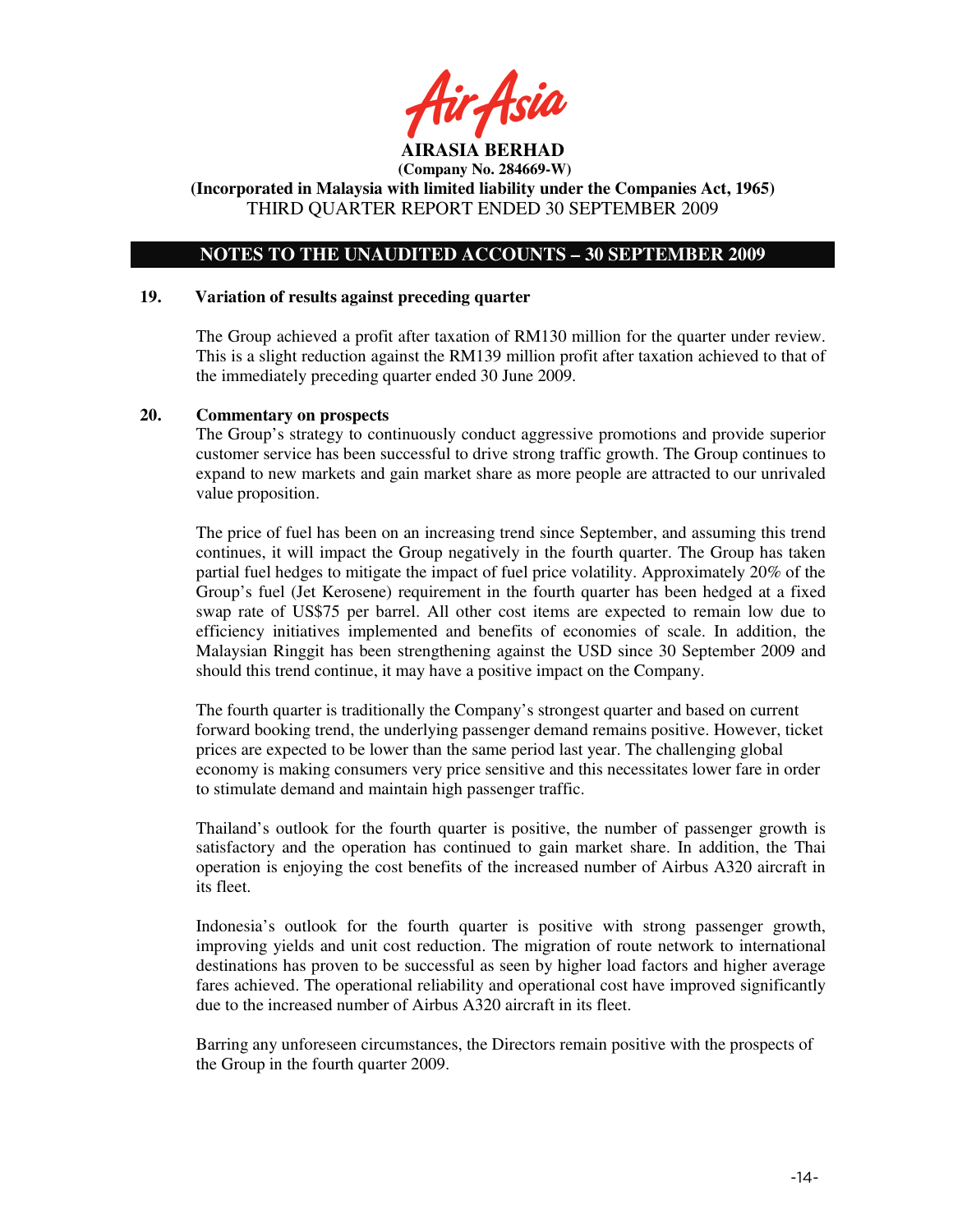

**(Incorporated in Malaysia with limited liability under the Companies Act, 1965)**  THIRD QUARTER REPORT ENDED 30 SEPTEMBER 2009

# **NOTES TO THE UNAUDITED ACCOUNTS – 30 SEPTEMBER 2009**

# **21. Profit forecast**

The disclosure requirements for explanatory notes for the variance of actual profit after tax and minority interest and forecast profit after tax and minority interest are not applicable for the current quarter and financial year-to-date.

# **22. Finance (Cost)/Income**

|                                   | <b>Group and Company</b> |                |               |              |
|-----------------------------------|--------------------------|----------------|---------------|--------------|
| All figures in RM'000             | <b>Quarter</b>           | <b>Quarter</b> | <b>Period</b> | Period       |
|                                   | <b>Ended</b>             | <b>Ended</b>   | <b>Ended</b>  | <b>Ended</b> |
|                                   | 30/09/09                 | 30/09/08       | 30/09/09      | 30/09/08     |
| <b>Finance Costs</b>              |                          |                |               |              |
| Interest costs                    |                          |                |               |              |
| - Bank borrowings                 | (88, 222)                | (85, 812)      | (274, 816)    | (194, 822)   |
| - Hire-purchase payables          | (3)                      | (3)            | (9)           | (9)          |
| Bank facilities and other charges | (930)                    | (1, 416)       | (2,400)       | (2,183)      |
|                                   | (89, 155)                | (87, 231)      | (277, 225)    | (197, 014)   |
|                                   |                          |                |               |              |
| <b>Finance Income</b>             |                          |                |               |              |
| Interest on deposits              | 979                      | 7,171          | 2,661         | 18,656       |
|                                   | 979                      | 7,171          | 2,661         | 18,656       |
|                                   |                          |                |               |              |
| Net Forex Exchange gain / (loss)  | 102,426                  | (212,510)      | 23,731        | (203, 384)   |
|                                   |                          |                |               |              |
| <b>Net Finance Cost</b>           | (14.251)                 | (292, 570)     | (250, 833)    | (381,742)    |

# **23. Exceptional item**

There was no exceptional item in the quarter under review.

# **24. Income tax expense**

|              | <b>INDIVIDUAL QUARTER</b>                    |               | <b>CUMULATIVE YEAR</b> |                     |  |
|--------------|----------------------------------------------|---------------|------------------------|---------------------|--|
|              | <b>Quarter Ended</b><br><b>Quarter Ended</b> |               | <b>Period Ended</b>    | <b>Period Ended</b> |  |
|              | 30/09/09                                     | 30/09/08      | 30/09/09               | 30/09/08            |  |
|              | <b>RM'000</b>                                | <b>RM'000</b> | <b>RM'000</b>          | <b>RM'000</b>       |  |
| Group        |                                              |               |                        |                     |  |
| Current tax  | 323                                          | 737           | 623                    | 2,045               |  |
| Deferred tax | 5,865                                        | (39, 538)     | (74, 482)              | 148,267             |  |
|              | 6,188                                        | (38, 801)     | (73, 859)              | (146, 222)          |  |

The current taxation charge is in respect of interest income, which is assessed separately.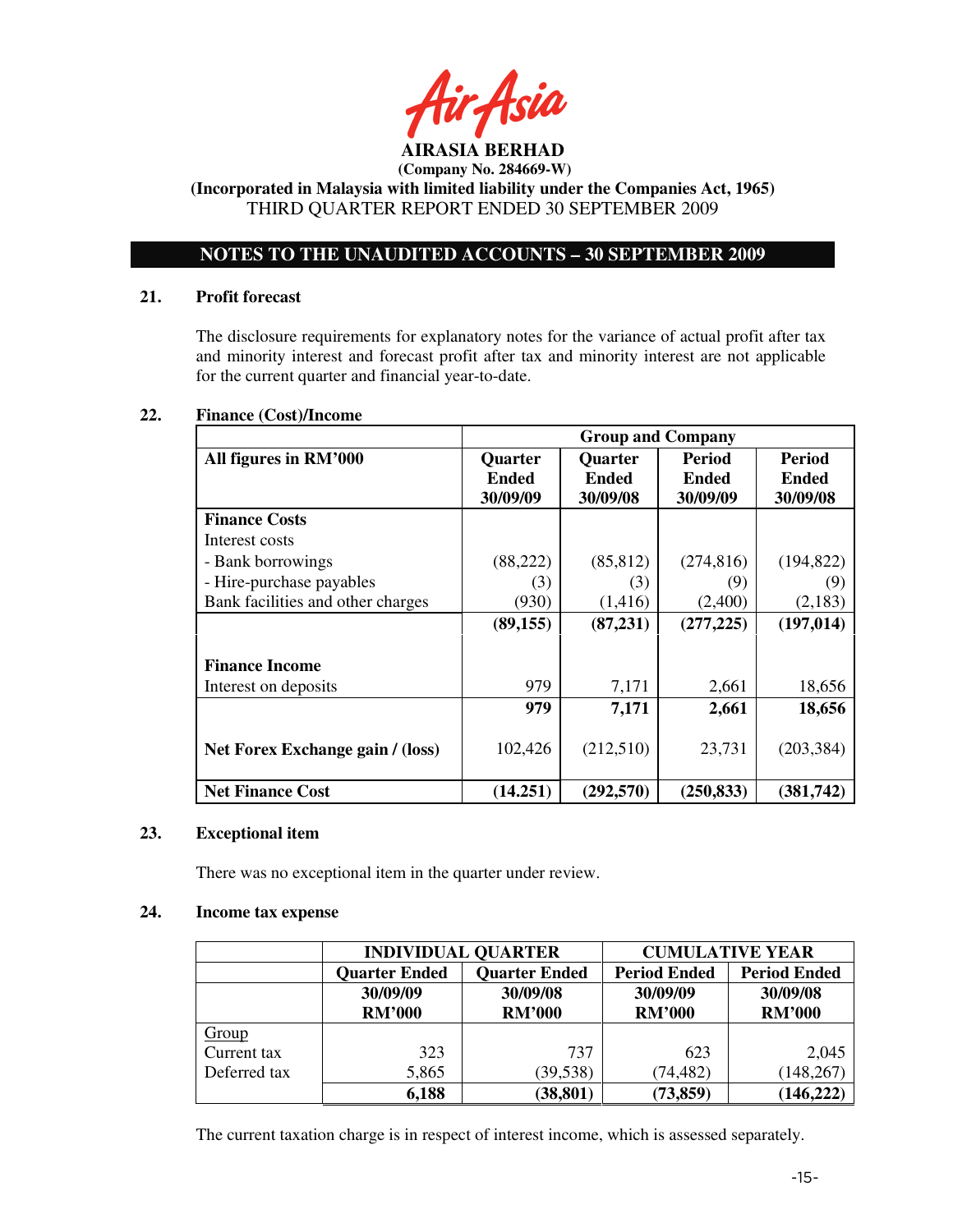**AIRASIA BERHAD** 

# **NOTES TO THE UNAUDITED ACCOUNTS – 30 SEPTEMBER 2009**

### **25. Unquoted investments and properties**

There was no sale of unquoted investments or properties for the quarter under review and financial period to date.

### **26. Quoted investments**

There was no purchase or disposal of quoted securities for the quarter under review and financial period to date.

### **27. Status of corporate proposals announced**

*(i) Proposed Private Placement of new Ordinary Shares of RM0.10 each in AirAsia ("Placement Share"), representing up to 20% of the Issued and Paid-up Share Capital of AirAsia ("Proposed Private Placement")* 

The Company has announced on  $3<sup>rd</sup>$  August 2009 on its intention to issue new shares in order to raise capital by the way of book-building. The book-building exercise was finalised on 15 September 2009, a total of 380 million shares was issued which equates to approximately 16% of the issued and paid-up share capital of AirAsia. The issued shares was priced at 133 sen and the Company raised a net proceed of RM504 million.

|                    | At 30 September 2009<br><b>RM'000</b> | At 31 December 2008<br><b>RM'000</b> |
|--------------------|---------------------------------------|--------------------------------------|
| <b>Current</b>     |                                       |                                      |
| Secured            | 509,192                               | 543,985                              |
|                    |                                       |                                      |
| <b>Non-current</b> |                                       |                                      |
| Secured            | 6,705,824                             | 6,146,708                            |
|                    |                                       |                                      |
| <b>Total Debt</b>  | 7,215,016                             | 6,690,693                            |

#### **28. Borrowings and debt securities**

The borrowings are mainly in the form of term loans which are for the purchase of new Airbus A320-200 aircraft.

The maturity period of non-current borrowing is 14 years and below. The entire borrowings are denominated in US Dollar and Euro. The Company has substantially hedged its foreign exchange exposure through foreign exchange contracts as explained in Note 29 (i).

The Company's aircraft financing facilities are principally secured by the following types of security: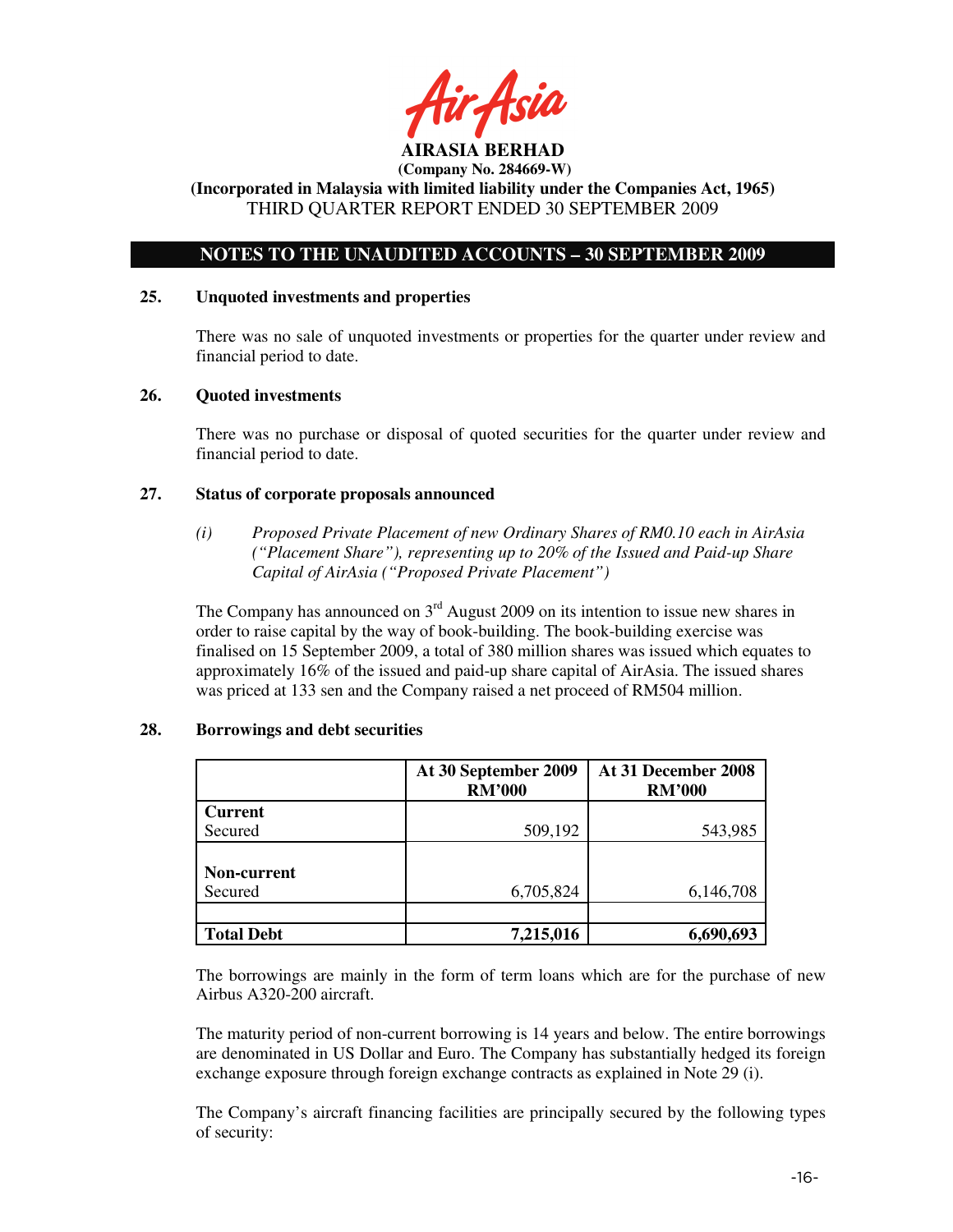

**(Incorporated in Malaysia with limited liability under the Companies Act, 1965)**  THIRD QUARTER REPORT ENDED 30 SEPTEMBER 2009

# **NOTES TO THE UNAUDITED ACCOUNTS – 30 SEPTEMBER 2009**

- (a) Assignment of rights under contract with Airbus over each aircraft
- (b) Assignment of insurance and reinsurances of each aircraft
- (c) Assignment of airframe and engine warranties of each aircraft
- (d) Mortgage of the aircraft
- (e) Deregistration Power of Attorney

### **29. Off balance sheet financial instruments:**

The fair value of derivative financial instruments is the present value of their future cash flows and is derived from the valuations, calculated by the Group's bankers.

(i) The Group has hedged 57% of its dollar liabilities pertaining to its aircraft, engine and simulator loans into Malaysian Ringgit by using long dated foreign exchange forward contracts. The weighted average forex rate is 3.1562 USD:MYR.

### (ii) Interest Rate Hedging

The Group has entered into hedge against fluctuations in the US-LIBOR on its existing and future aircraft financing for deliveries between the Year 2005 and 2009. Between July and September 2009, the Group has entered additional Interest Rate Swaps and Interest Rate Caps of between 3.55% and 3.75% per annum over a period of 12 years to 14 years.

### (iii) Fuel Hedging

The Group has entered into a fuel hedging contract with an average fixed swap of US\$74.98 per barrel (Singapore Jet Kerosene) to cover approximately 20% of the Group's fourth quarter jet fuel requirements. The Group has a balance of buy put positions of 1.59 million barrels at price of USD\$42/barrel for the period between October 2009 and June 2010.

## **30. Material litigation**

As at 20 November 2009, there was no material litigation against the Group.

# **31. Proposed dividend**

The Directors do not recommend any dividend for the quarter ended 30 September 2009.